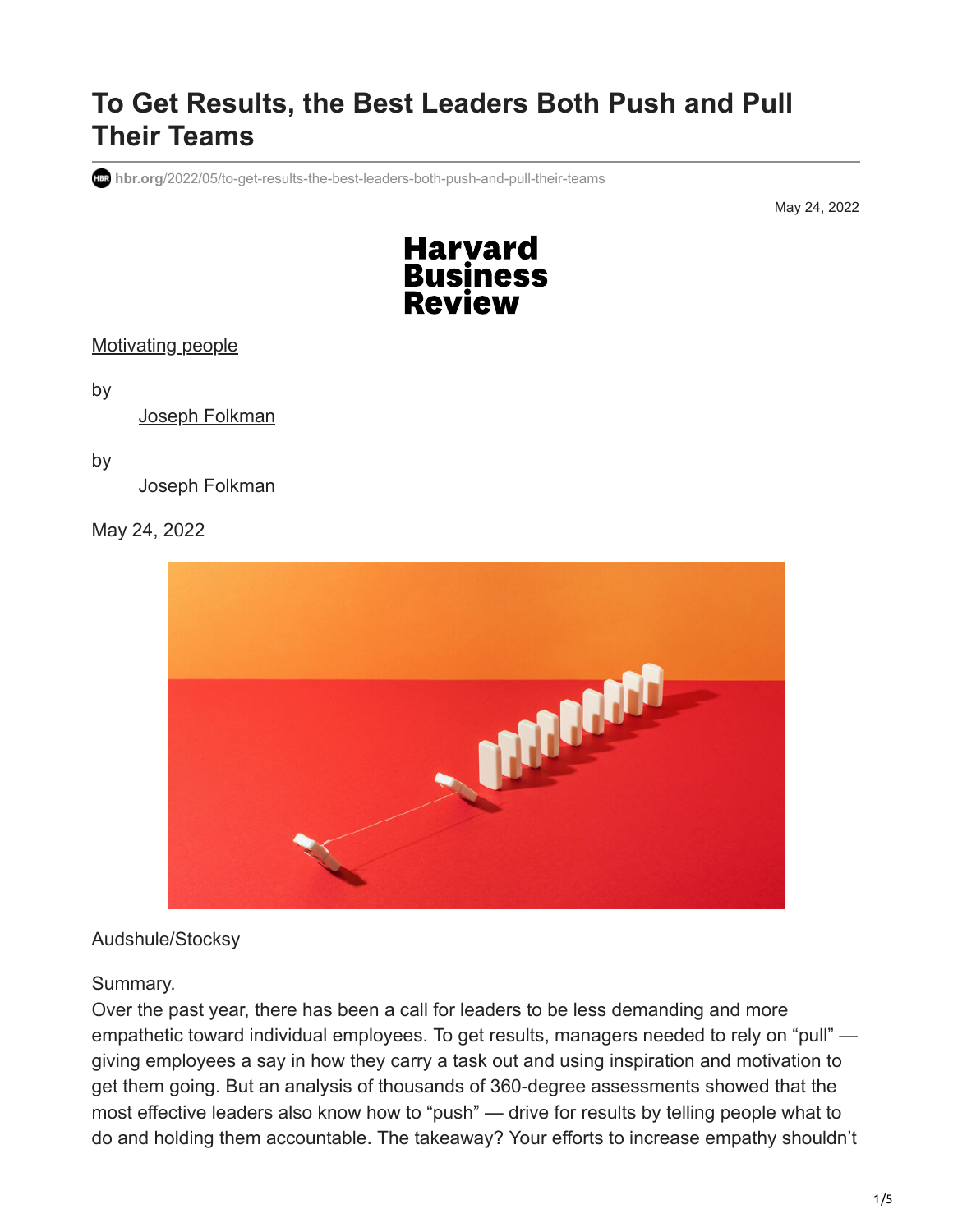diminish your ability to, on occasion, push when needed. The data shows that it can be a strong force that builds confidence among employees. The key is to know when to use which approach, depending on the task, the timing, and the people.

### [Leer en español](https://hbr.org/2022/05/to-get-results-the-best-leaders-both-push-and-pull-their-teams?language=es)

### [Ler em português](https://hbr.org/2022/05/to-get-results-the-best-leaders-both-push-and-pull-their-teams?language=pt)

When you see a task that needs to be accomplished by your team, do you "push" them to get it done or do you "pull" them in, giving them a say in how they carry it out and using inspiration and motivation to get them going? These are two very different approaches to reach a goal, and the latter is often the best one, but knowing how to combine these two paths is an important skill for managers and leaders.

Take this example from a client of ours. There had been an ongoing discussion about the company's policies around the environment and sustainability. The CEO had allowed debate and encouraged everyone to weigh in. The CEO strongly supported the need for change but allowed time for ample discussion (using the pull approach). However, two members of the executive team were naysayers and dragged their feet on enacting any of the proposed initiatives. After two months of inaction, the CEO announced to the team that the company was going to implement two initiatives and stated that everyone needed to get on board (moving to the push approach). One of the executives balked at this and made clear he wouldn't support the initiatives. The CEO terminated him by the end of the week (using the ultimate push approach).

Leaders who are willing to try hard with pulling but ultimately resort to a strong push provide a good example of the power of the combination of these two approaches. Pushing too hard can erode satisfaction but, at times, is needed, especially when pulling just doesn't work.

In our research, my colleague Jack Zenger and I identified two leadership behaviors directed at the same end goal but utilizing opposite approaches. We call one behavior "driving for results" (push), and the other "inspiring and motivating others" (pull). Let me define what I mean.

# **Defining Pushing and Pulling**

When a leader identifies a goal that they want to accomplish**,** there are two distinct paths to get there.

*Pushing* involves giving direction, telling people what to do, establishing a deadline, and generally holding others accountable. It is on the "authoritarian" end of the leadership style spectrum.

*Pulling*, on the other hand, involves describing to a direct report a needed task, explaining the underlying reason for it, seeing what ideas they might have on how to best accomplish it, and asking if they are willing to take it on. The leader can further enhance the pull by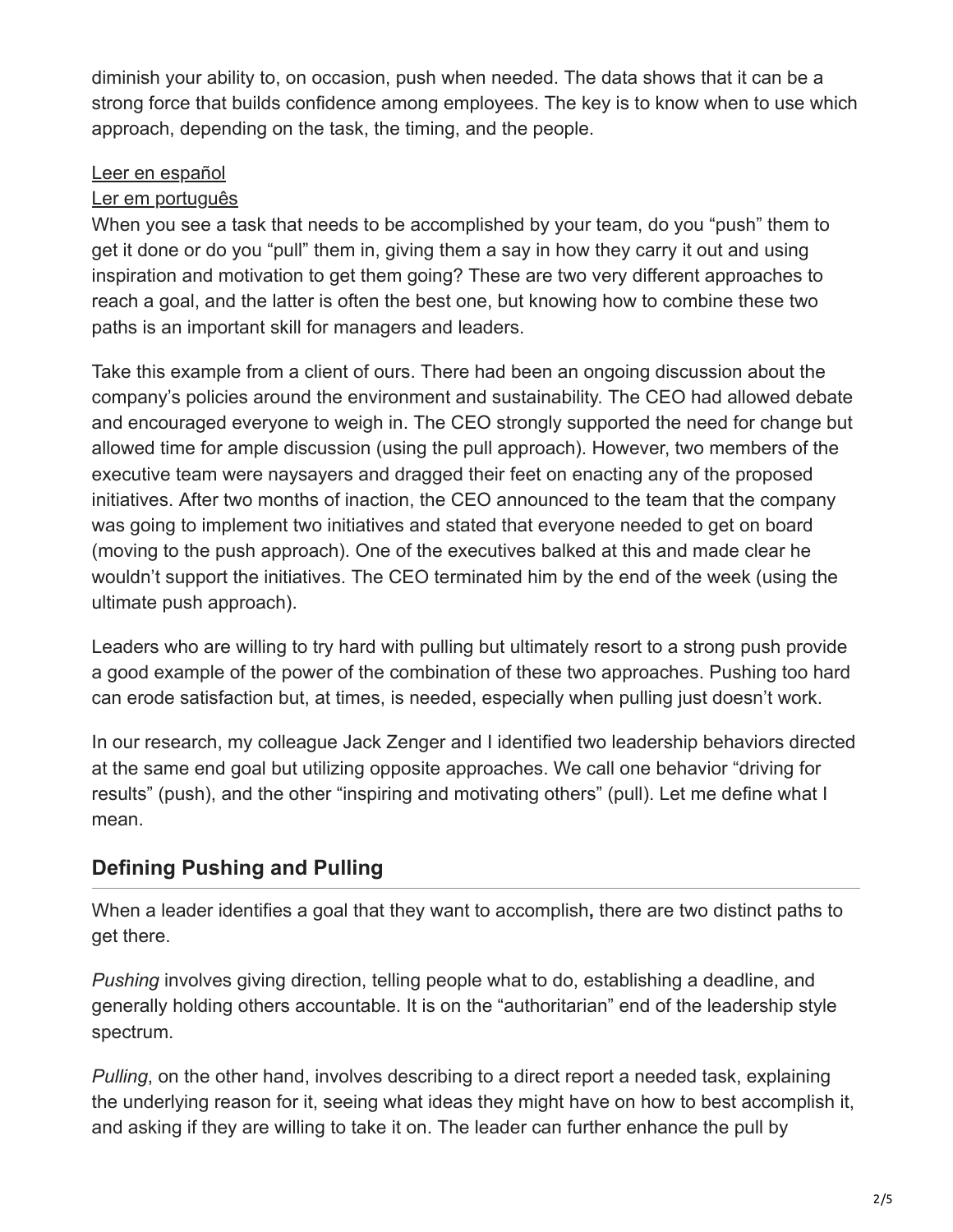describing what this project might do for the employee's development. Ideally, the leader's energy and enthusiasm for the goal are contagious.

Gathering data from over 100,000 leaders through our 360-degree assessments, we measured both push and pull and found that 76% of the leaders were rated by their peers as more competent at pushing than pulling. Only 22% of the leaders were rated as better at pulling, and a mere 2% were rated as equal on both skills.

We also asked the people rating those leaders (over 1.6 million people) which skill was more important for a leader to do well to be successful in their current job. Pulling (inspiring others) was rated as the most important, while pushing (driving for results) was rated as fifth most important.

## **Understanding What People Want and Need**

While our data is clear that most leaders could benefit from improving their ability to pull or inspire others, our research revealed that leaders who were effective at both pushing and pulling were ultimately the most effective.

We gathered 360-degree assessment data on 3,875 leaders in the pandemic. In this analysis, we did the following:

- The direct reports rated the leader's effectiveness on both pushing (driving for results) and pulling (inspiring and motivating others).
- The direct reports were also asked to rate their confidence that the organization would achieve its strategic goals and their satisfaction with their organization as a place to work.
- We ranked leaders' data on pushing and pulling into quartiles and identified those who were low (bottom quartile) and high (top quartile).

The results are captured in the chart below. When both push and pull are in the bottom quartile, both confidence and satisfaction of direct reports are low. When push is high and pull is low, both confidence and satisfaction increase. When pull is high, satisfaction increases to a level substantially above confidence. When both are high, then you see the most significant increase. (Note: High confidence and satisfaction were measured by the percentage of people who marked 5 on a 5-point scale. This is a very high bar for satisfaction.)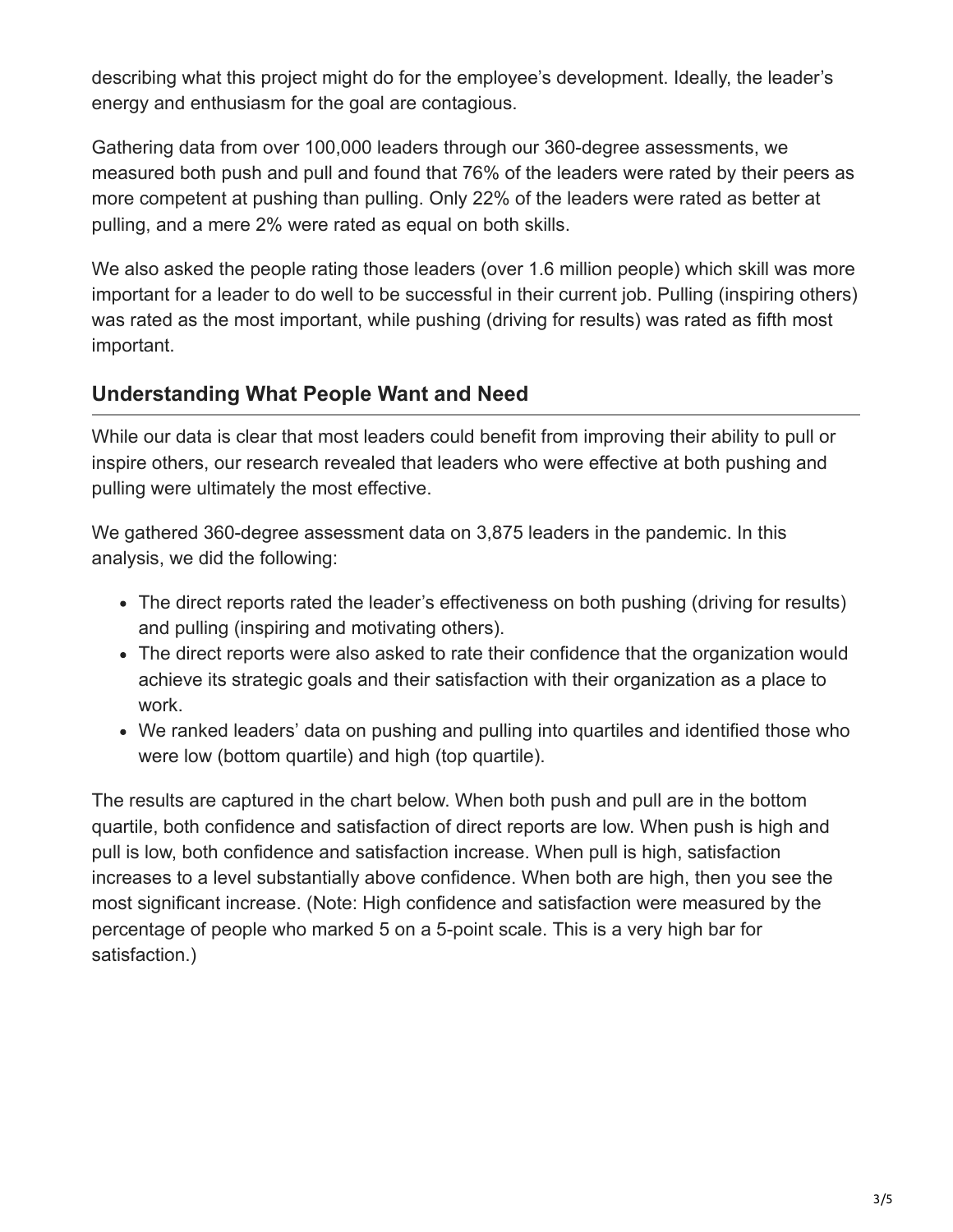# **Impact of Push- and Pull-Leadership Approaches on Confidence and** Satisfaction

Combining both tactics results in the highest levels of engagement.

### Percent of direct reports who reported high confidence and high satisfaction



Source: Zenger Folkman, 2021

### [See more HBR charts in Data & Visuals](https://www.hbr.org/data-visuals)

# **Bringing Push and Pull Together**

[As many leaders across the globe grapple with retention and how to prevent their employees](https://hbr.org/2021/11/6-strategies-to-boost-retention-through-the-great-resignation) from joining the Great Resignation, they're asking themselves hard questions. How do you motivate people to stay? How do you encourage them to increase their efforts? What is it they really want and need from their work environments?

Over the past few years, there has been a call for leaders to be less demanding and more empathetic toward individual employees. More pull, less push seemed to be what's needed to retain talented employees. While I agree with this sentiment, this data also offers a clear warning. Your efforts to increase empathy shouldn't diminish your ability to, on occasion, push when needed. As our data shows that it can be a strong force that builds confidence.